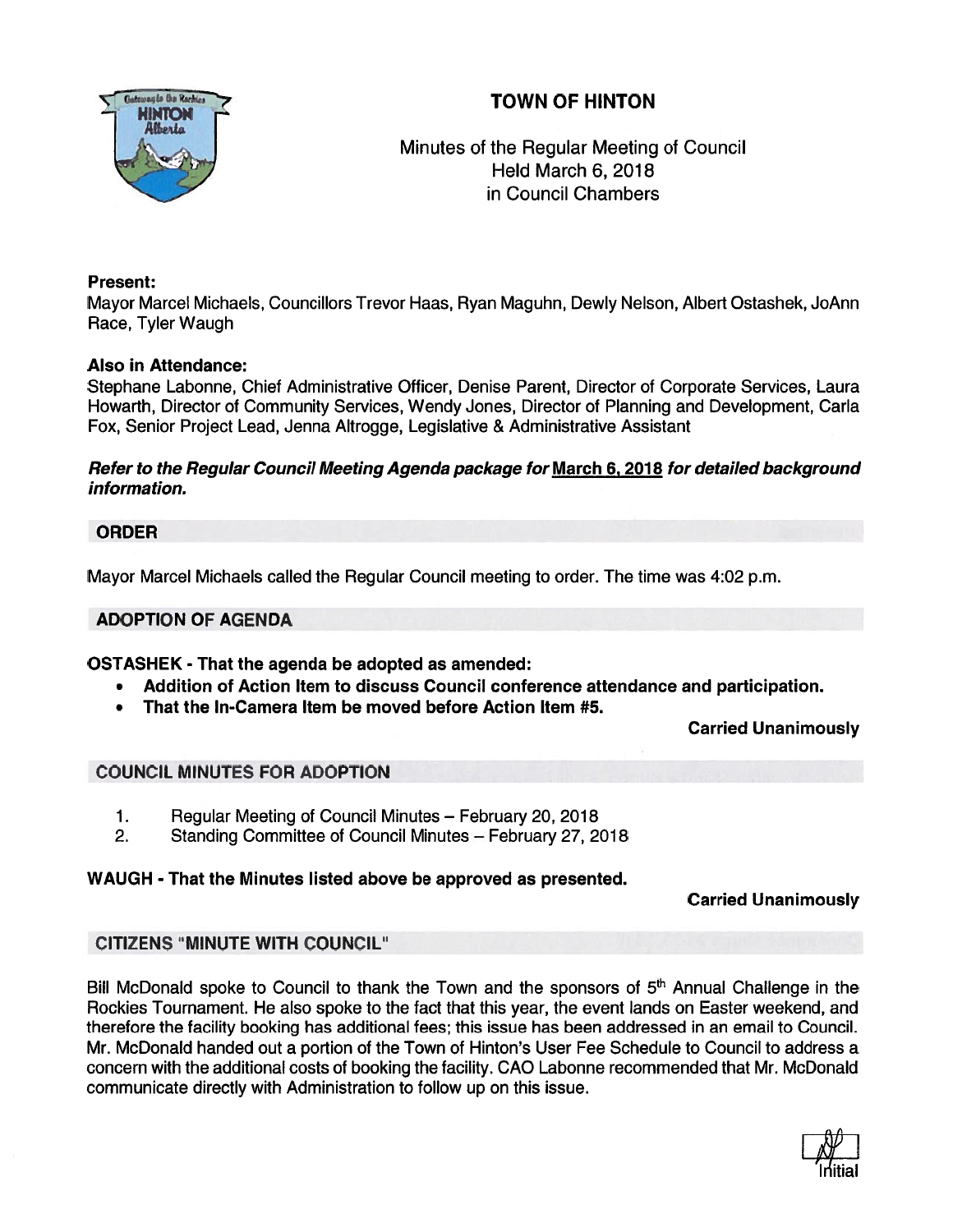#### DELEGATIONS AND PRESENTATIONS

#### RCMP Quarterly Review

Staff Sergeant Chris Murphy provided Council with <sup>a</sup> verbal presentation on the last quarter for the RCMP. The presentation included staffing updates, crime trends and statistics, 2018 priority finalization, and information concerning the Multi-Year Financial Plan.

#### Automated Traffic Enforcement Overview Committee Review

Protective Services Manager Todd Martens and Staff Sergeant Chris Murphy provided Council with <sup>a</sup> presentation on the last quarter for Automated Traffic Enforcement (ATE). The PowerPoint presentation is available in the March 6, 2018 Regular Council Meeting agenda package.

#### ACTION ITEMS

1. Annual Reporting and 2019 Budget Schedule

#### MAGUHN — That Council approve the Annual Reporting and 2019 Budget Schedule as presented.

Carried Unanimously

#### 2. Performing Arts Venue Project Closeout

HAAS — That Council accep<sup>t</sup> the repor<sup>t</sup> for information.

Carried Unanimously

#### 3. Membership Applications for Hinton Grant Funding Advisory Committee

OSTASHEK — That Deena Fuller, Nancy Robbins, and Peter Wilkinson be appointed to the Hinton Grant Funding Advisory Committee for <sup>a</sup> one-year term as citizen members and that two (2) members for the Hinton Grant Funding Advisory Committee be appointed from the Hinton Municipal Library Board and/or the Community Engagement and Advisory Committee (CEAC) Board for <sup>a</sup> one-year term.

Carried Unanimously

#### 4. Conference Participation and Attendance

NELSON — Approve Councillor participation at the Economic Development Association Conference March 20-23, 2018

Carried Unanimously

#### NELSON — Approve Councillor participation at Board Leadership Edmonton <sup>2018</sup> on March 17, 2078

Carried Unanimously

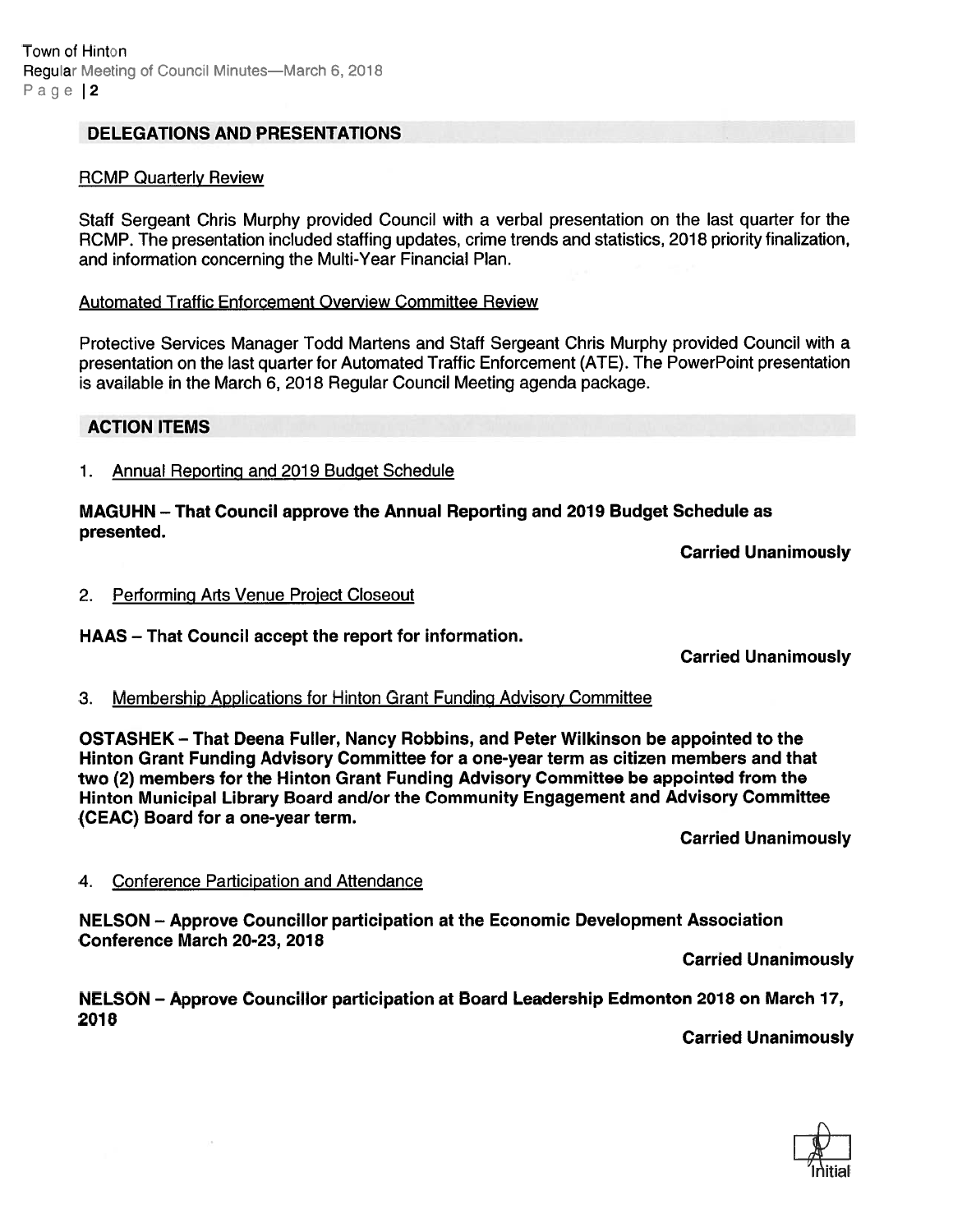#### IN CAMERA

HAAS - That the Regular Meeting of Council move In Camera.

The time was 5:10 p.m.

#### NELSON -That the Regular Meeting of Council move out of In Camera.

Carried Unanimously

Carried Unanimously

The time was 5:42 p.m.

5. Appointment of Interim Chief Administrative Officer

MAGUHN — That Council approve Denise Parent as the Interim CAO effective March 17, <sup>2018</sup> Carried Unanimously

NELSON — That the Mayor be authorized to sign the Letter of Offer as discussed. Carried Unanimously

#### INFORMATION ITEMS

1. Council Information Package #1 and #2 for March 6,2018

OSTASHEK - That Council Information Packages #1 and #2 for March 6, 2018 be accepted for information.

Carried Unanimously

#### REPORTS FROM MAYOR, COUNCIL, CHIEF ADMINISTRATIVE OFFICER

1. Council Updates (Training, Conferences, Committees, Community Events) Councillors reported on the various committees, meetings, and activities they attended since the last Regular Council meeting and what they <sup>p</sup>lan on attending in the coming weeks.

2. Chief Administrative Officer Report

Stephane Labonne, Chief Administrative Officer, provided an update on administrative matters.

3. Administrative Inquiries

There were no Administrative Inquiries.

#### NOTICES OF MOTION

Council did not presen<sup>t</sup> any Notices of Motion.